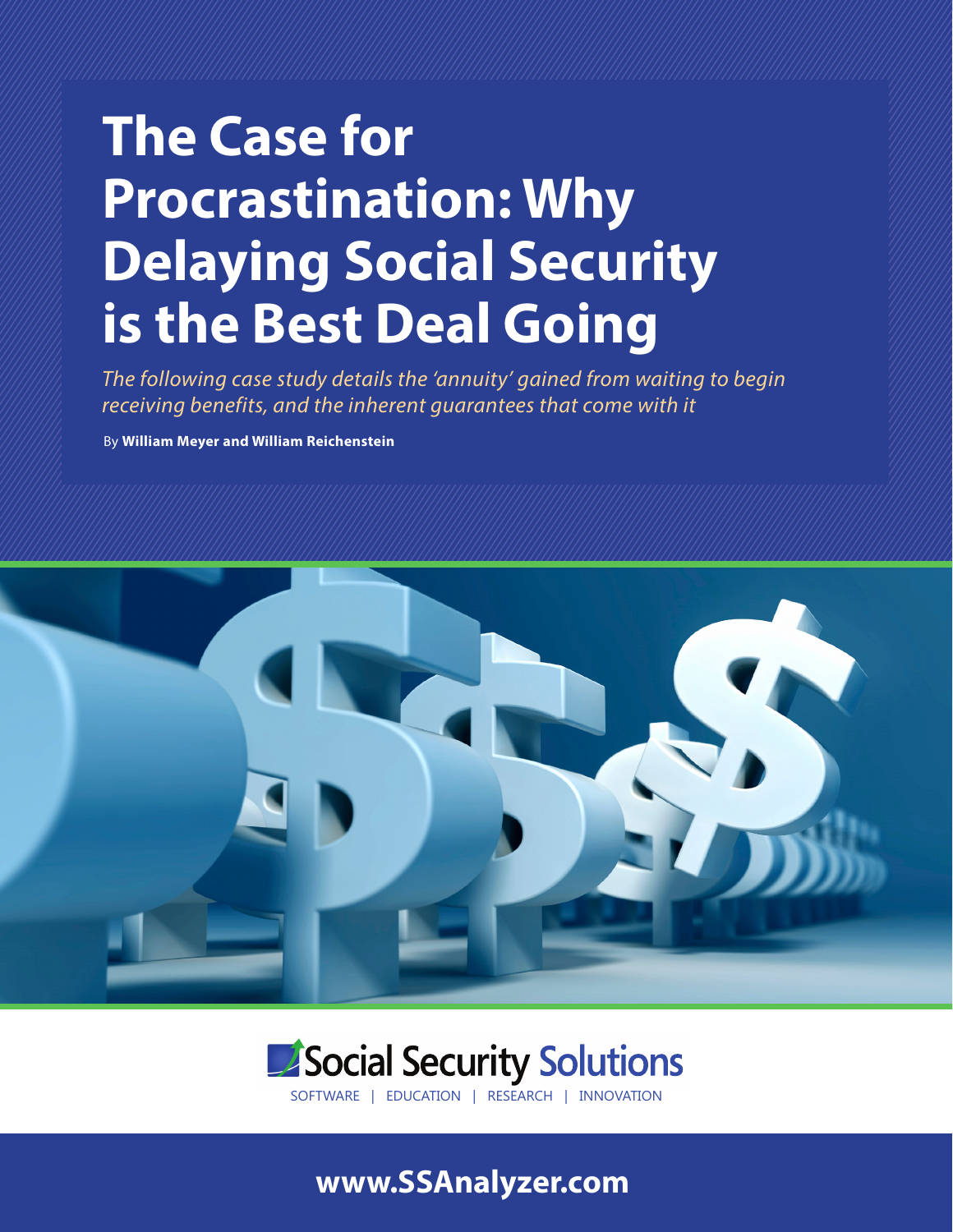Certain annuities have gotten a bad rap of late, but the one offered by the government is the best deal around. Wait …the government offers annuities? In a sense, yes, and the cost/benefit ratio is far superior to anything seen in the private market.

In fact, "Should you buy an annuity from Social Security?" a high-profile issue brief from Steven Sass of The Center for Retirement Research at Boston College, argues the following:

- Households now retiring need to transform their 401(k) and IRA savings into retirement income.
- One way is to delay claiming Social Security to increase their monthly benefit, using savings to pay current expenses while they wait.
- **• In effect, they are buying an annuity from Social Security: The savings used is the "price" and the increase in their monthly benefit the annuity income it "buys."**
- Buying an annuity from Social Security is generally the best deal in town, especially in today's low interest-rate environment.

To understand exactly how delaying Social Security benefits is like buying an inflation-linked lifetime annuity, consider Ann, a retired bank teller with a full retirement age (FRA) of 66 who is considering delaying the start of her benefits from age 62 to 63.

Let's assume her primary insurance amount (PIA, or an estimation of her monthly benefits for calculation purposes) is \$1,000. Her benefit, if she started at ages 62 and 63 would be \$750 and \$800 per month respectively due to the early withdrawal penalty. When viewed as an annuity, she could forego (and thus "pay") \$750 per month for 12 months beginning at age 62 for an additional \$50 of benefits for the rest of her life beginning at age 63.

Similarly, she might consider delaying benefits from age 66 to 67. When viewed as an annuity, this delay would be the equivalent of paying \$1,000 per month (her PIA) for 12 months beginning at age 66, in return for an additional \$80 per month in lifetime benefits beginning at age 67 due to delayed retirement credits.

Conversely, the decision to delay benefits for multiple years can also be viewed as an annuity. For example, her benefits—if begun at ages 62 or 66—would be \$750 or \$1,000 respectively, and the decision to delay her benefits from 62 to 66 would be the equivalent of paying \$750 per month for 48 months beginning at age 62. This would be in return for an additional \$250 per month in lifetime benefits beginning at age 66 (the 75% of full benefits beginning at age 62 versus 100% of full benefits at age 66).

#### **WHAT IT MEANS**

The annuity amount available from delaying the start of Social Security benefits can be a good or a bad investment depending upon the single individual's life expectancy. Consider the annuity amount provided by delaying benefits from ages 62 to 66. If Ann dies before age 66, then her return on the foregone monthly benefits from age 62 until her death would be negative 100%. That is, those benefits would be lost.

However, increasing longevity finds most retirees are not concerned about dying too soon but living too long, and thus outliving their financial resources. If a single indi**The annuity amount available from delaying the start of Social Security benefits can be a good or bad investment depending upon the single individual's life expectancy.**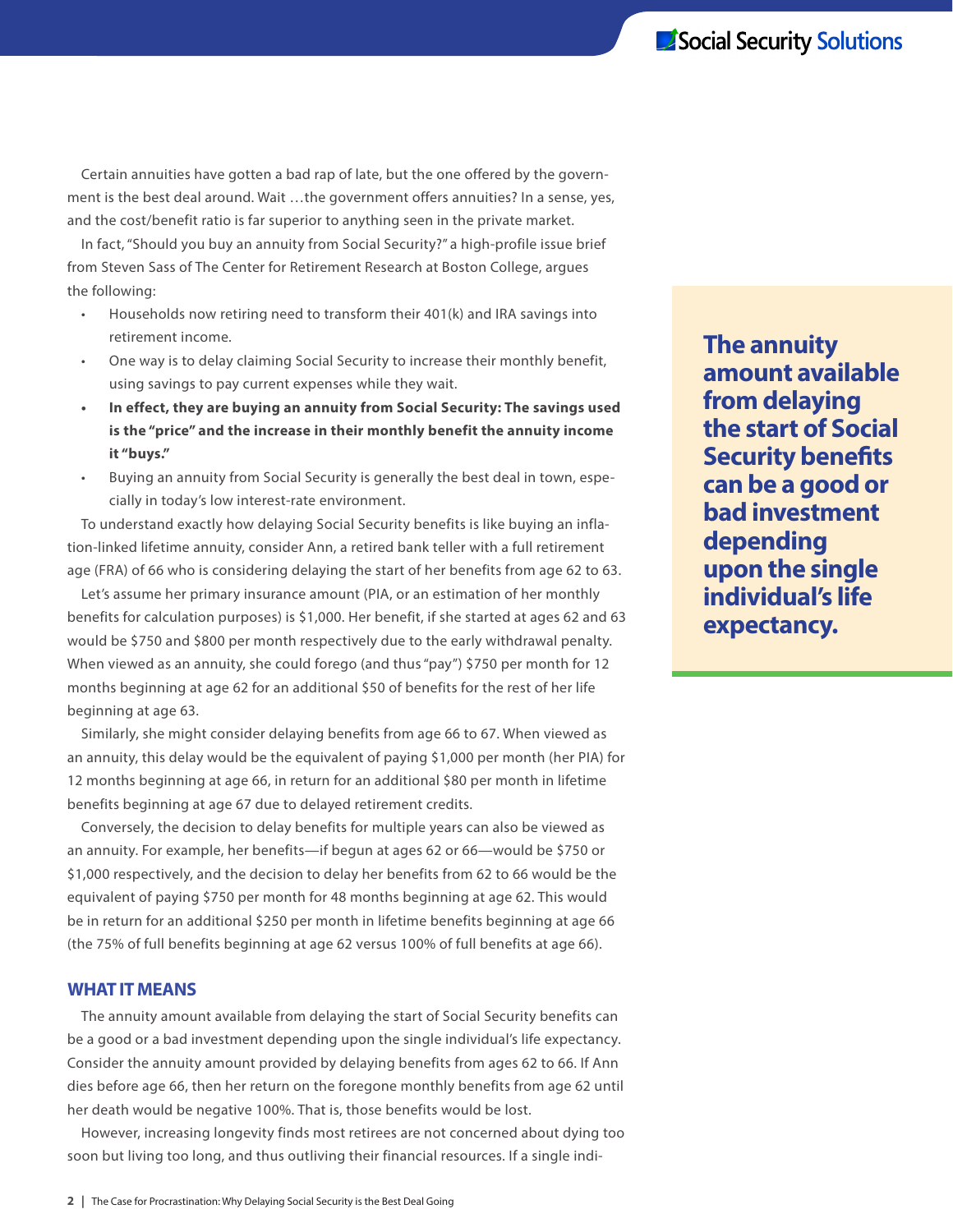vidual lives to age 78, this annuity would provide a 0% real return. That is, in terms of lost purchasing power, the foregone benefits from age 62 to 66 are just about offset by the additional purchasing power of benefits from age 66 to 78. If she lives longer than 78, the cumulative purchasing power of her lifetime benefits (before adjustments for taxes) would be higher if she delays benefits until 66, or her FRA. If she lives to at least 82, then this annuity would provide at least a 3% real return.

#### **HOW SOCIAL SECURITY BENEFITS BEAT PRIVATE-SECTOR ANNUITIES**

Thus, in a private-sector annuity, the investor may hand an insurance carrier a certain amount of money today in exchange for a guaranteed inflation-adjusted monthly amount for the rest of the annuitant's life. Most annuity contracts promise a nominal (i.e., not-inflation-adjusted) amount per month for the rest of the annuitant's life, **but the SSA-provided annuities provide real (inflation adjusted) annuities.** 

Consider what Social Security actuaries considered in 1983 when they set the early withdrawal/delay benefit structure. Doing so makes it clear that there are three reasons why the terms of an SSA-provided "annuity" are better than the terms available on private-sector annuities (at least currently).

- 1. They based the benefit structure on the life expectancy of the average American at that time and assumed that the real returns available on Treasury securities would be 3%. That is, these actuaries assumed, first, that if a person lived to at least age 62, they would therefore most likely also live to about his or her mid-80s.
- 2. Second, all Americans, whether in good health or bad, would be equally likely to "buy" the SSA annuity by delaying the start of benefits.
- 3. And, third, the retiree could invest the funds in Treasury bonds and earn 3% more than inflation (which is why they based Social Security return as they did).

Now, let's consider the annuity contracts that life insurance carriers offer today. These contract terms must be based on 1) life expectancies for new retirees 2) adverse selection, which we'll explain soon, and 3) today's low interest rates.

First, life expectancies are longer today than in 1983 and life insurance firms must promise lower payments per month because these payments are, on average, going to last longer.

Second, by using the average American's lifetime as instructed by Congress, Social Security actuaries implicitly assumed that all Americans were equally likely to "buy" the SSA annuity by delaying benefits. In contrast, life insurance firms recognize, and thus build into their contracts, the reality that the average life expectancy of retirees that buy annuities exceeds the average life expectancy of the average American.

Consider two groups of retirees. The first has relatively short life expectancies based on lifestyle (e.g., an overweight smoker who does not exercise) or simply due to heredity, while the second group has longer-than-average life expectancies. Most retirees that buy an annuity will be from the latter group. Thus the offered annuities must include lower monthly benefits to reflect this "adverse selection," that is, the fact that most annuitants come from the longer-than-average life expectancy group.

**The average life expectancy of retirees that buy annuities exceeds the average life expectancy of the average American.**

<sup>1.</sup> See William Reichenstein and WIlliam Meyer, Social Security Strategies, 2011.